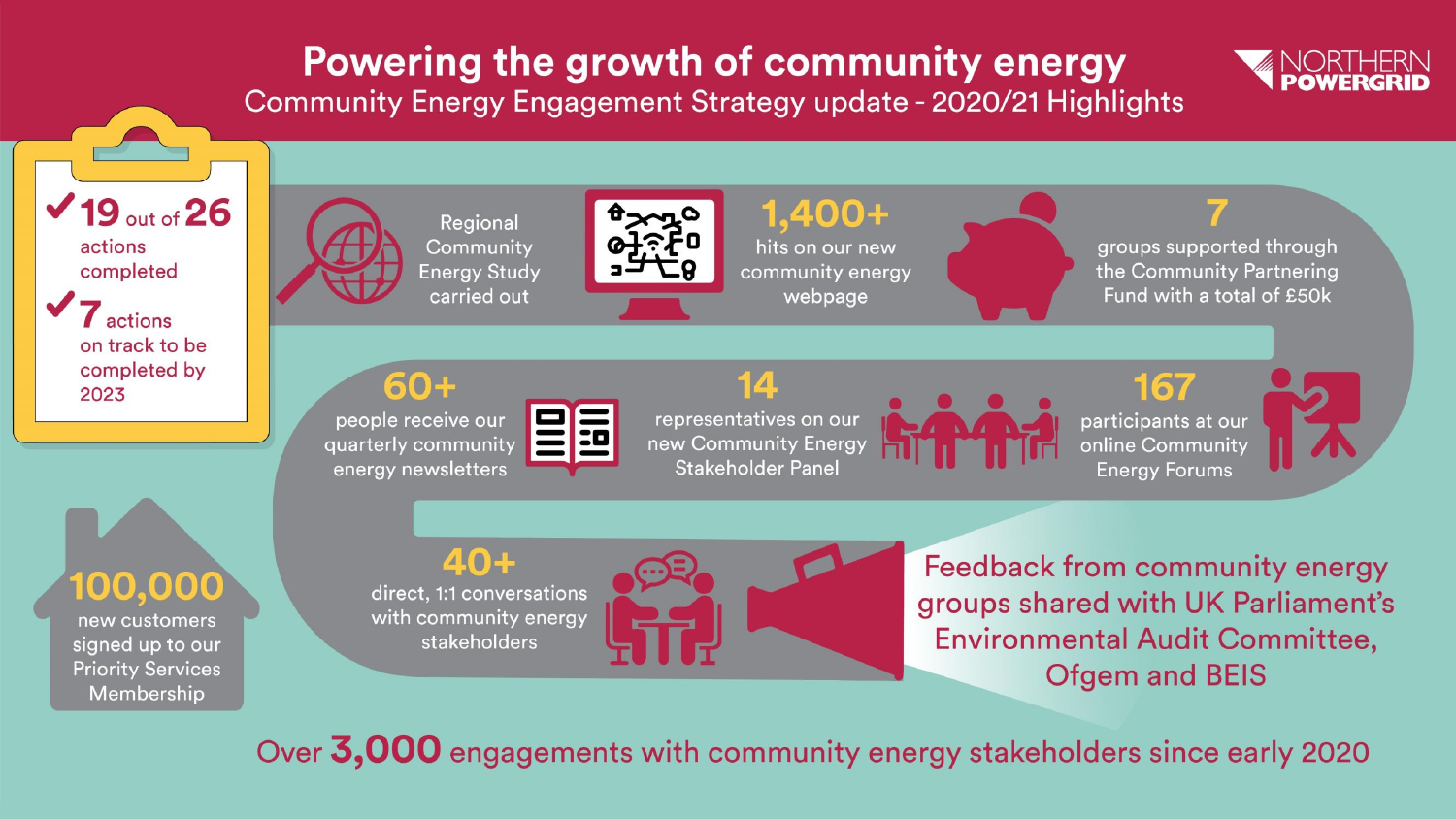**LISTEN We have continued to listen to communities through the ongoing engagement as outlined in the community energy engagement strategy 2020-2023**

| You said     | <b>Action/commitment</b>                                                                                                                                                | What we did                                                                                                                                                                                                                                                                                                | Date delivered and evidence                                  |
|--------------|-------------------------------------------------------------------------------------------------------------------------------------------------------------------------|------------------------------------------------------------------------------------------------------------------------------------------------------------------------------------------------------------------------------------------------------------------------------------------------------------|--------------------------------------------------------------|
| Listen to us | 1. Interview community energy organisations in our licence<br>areas.                                                                                                    | We interviewed 17 community energy<br>organisations across our licence areas via phone<br>calls with Regen to gather information and plan<br>engagement.                                                                                                                                                   | December 2019<br><b>Community Energy Engagement Strategy</b> |
|              | 2. Further work to engage new and existing community energy We have increased our mailing list nearly four-fold December 2020<br>organisations that we aren't aware of. | from 17 to over 60. We are continuously seeking<br>to engage with more community energy<br>organisations.<br>In addition, we carried out a regional community<br>energy study with Community Energy England<br>(CEE). We also conducted research into how we<br>can better focus community energy funding. | <b>Regional Community Energy Study</b>                       |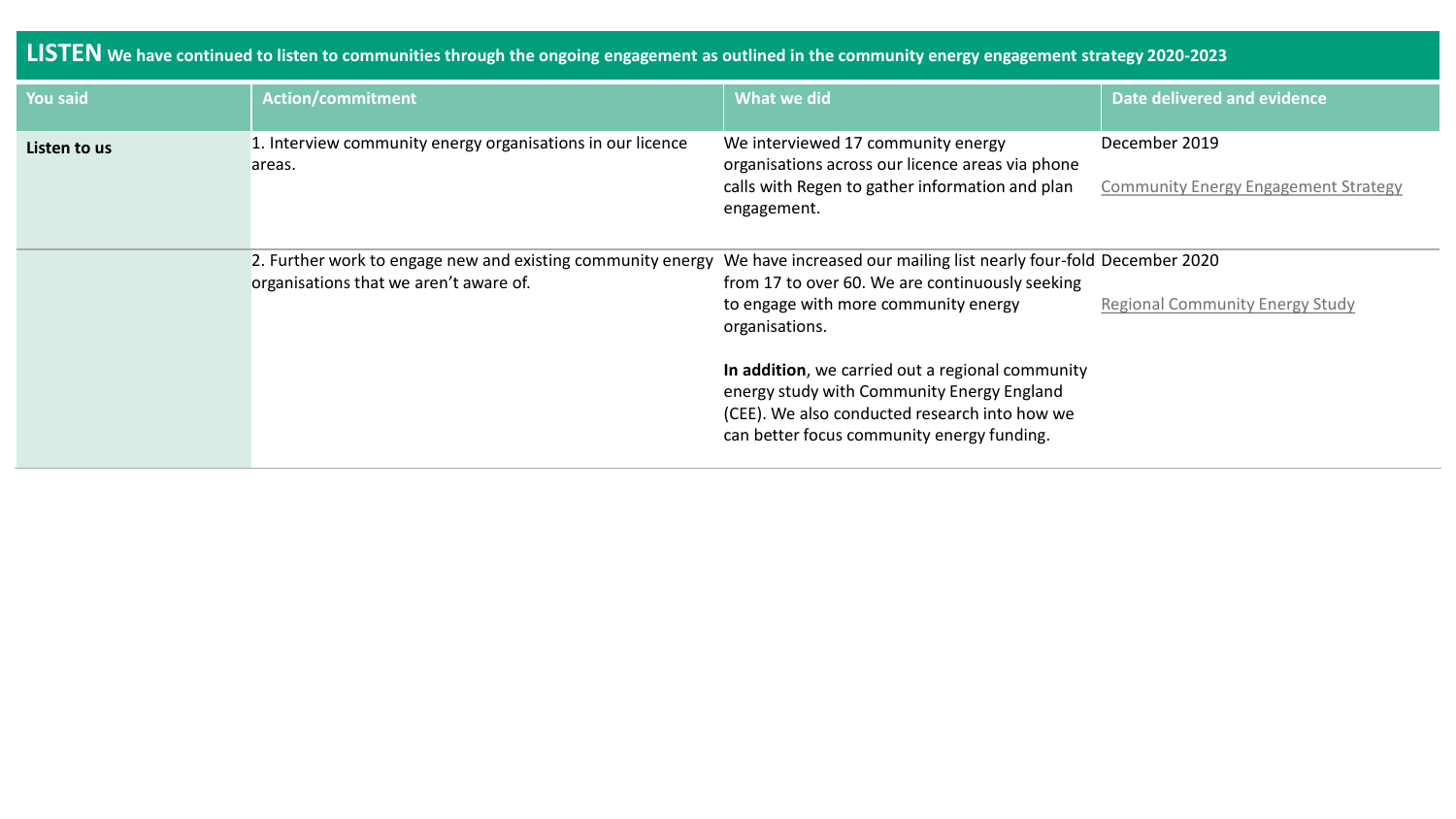## **INFORM We kept communities up to date and informed about our activities as outlined in the community energy engagement strategy 2020-2023**

| <b>You said</b>                                               | <b>Action/commitment</b>                                                         | What we did                                                                                                                                                                               | Date delivered and evidence                                  |
|---------------------------------------------------------------|----------------------------------------------------------------------------------|-------------------------------------------------------------------------------------------------------------------------------------------------------------------------------------------|--------------------------------------------------------------|
| <b>Tell us what Northern</b><br><b>Powergrid want and how</b> | 3. Make a public statement about why we<br>want to work with communities and how | We included these statements in our Community Energy Engagement<br>Strategy.                                                                                                              | April 2020                                                   |
| communities can help                                          | they can help.                                                                   |                                                                                                                                                                                           | <b>Community Energy Engagement Strategy</b>                  |
|                                                               | 4. Speak about this at four internal and<br>four external events regionally or   | We spoke about our work to support community energy at four external<br>events and at least six Northern Powergrid organised events:                                                      | December 2020                                                |
|                                                               | nationally.                                                                      | • Community energy workshop in Durham organised by Durham County<br>Council & Durham Energy Institute on 27 Jan 2020;                                                                     | Community energy workshop in Durham                          |
|                                                               |                                                                                  | • Zero Carbon Yorkshire webinar on 12 Aug 2020;<br>• CEE's Community Energy Conference - Part Two on 29 Jun 2020;                                                                         | Zero Carbon Yorkshire webinar                                |
|                                                               |                                                                                  | • CEE's Local Area Energy Planning event on 3 Nov 2020; and<br>• Three forums and three stakeholder panels organised by us.                                                               | CEE's community energy conference                            |
|                                                               |                                                                                  |                                                                                                                                                                                           | CEE's LAEP event                                             |
|                                                               |                                                                                  | In addition, we shared a press release about the launch of the strategy and<br>five follow-up featured articles and blogs were published (Energyst, Smart                                 | <b>Heat and Energy Efficiency forum</b>                      |
|                                                               |                                                                                  | Energy International, Energy World, York Press, and Community Energy<br>England website).                                                                                                 | Community Energy and a Green Recovery<br>forum               |
|                                                               |                                                                                  |                                                                                                                                                                                           | Net Zero Community Energy Webinar                            |
|                                                               |                                                                                  |                                                                                                                                                                                           | <b>Community Energy Engagement Strategy</b><br>press release |
| Keep us up to date via<br>email                               | tailored to community and local energy                                           | 5. We will send out quarterly email updates Since April 2020, we send out four quarterly newsletters to community<br>energy stakeholders, to keep them up to date on funding, events, our | April 2020                                                   |
|                                                               | stakeholders.                                                                    | business planning and other relevant information. Our newsletters have had<br>an open rate of 44% and click-through rate of 19%.                                                          |                                                              |
|                                                               | page on our website.                                                             | 6. We will create a new community energy We created a community energy page on our website which has<br>information, news, tools and resources for community energy stakeholders          | May 2020                                                     |
|                                                               |                                                                                  | in our region.                                                                                                                                                                            | Community energy webpage                                     |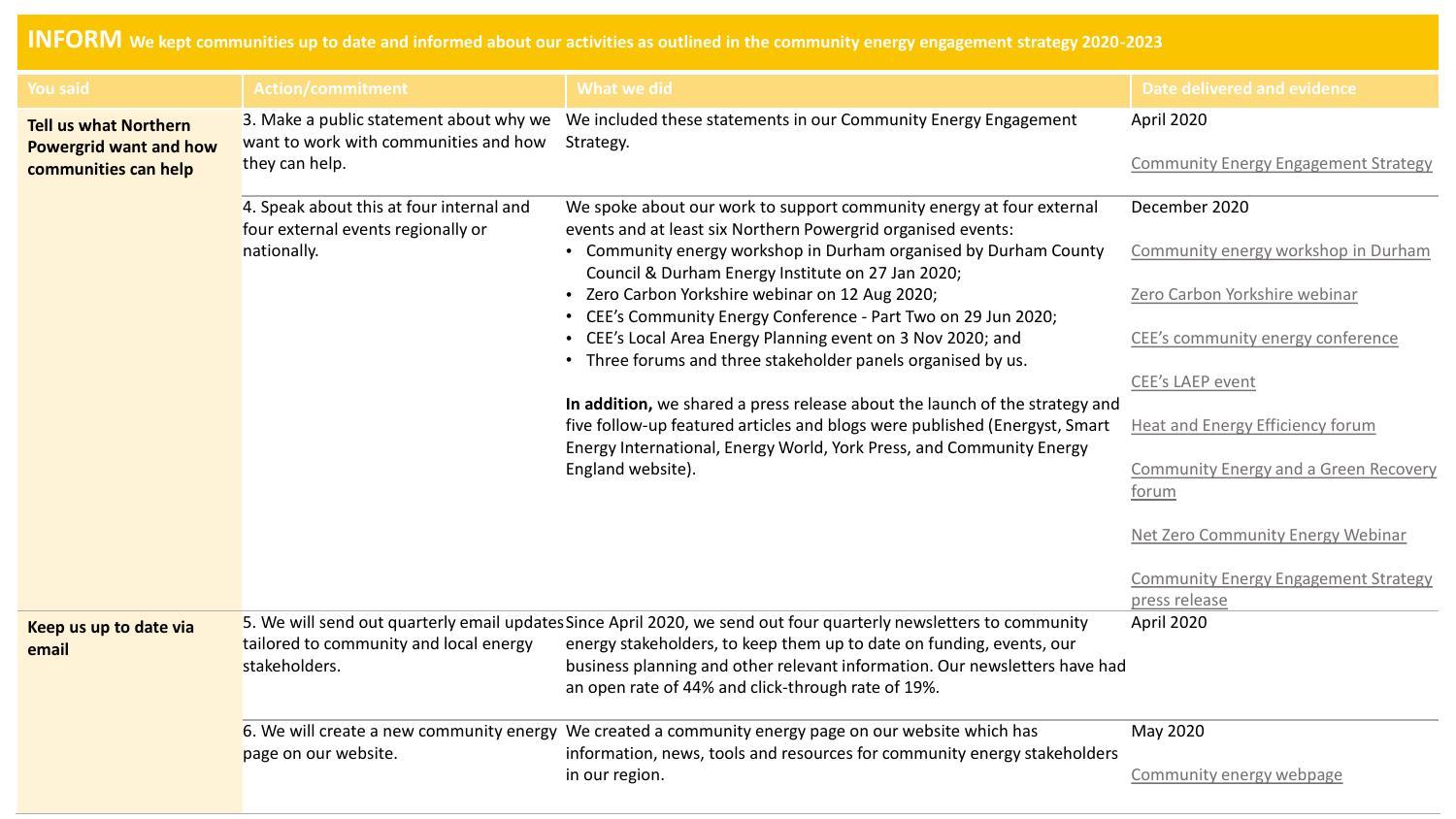**ENGAGE We have continued to listen to communities through the ongoing engagement as outlined in the community energy engagement strategy 2020-2023**

| <b>You said</b>                                                                                                 | <b>Action/commitment</b>                                                                                                                        | <b>What we did</b>                                                                                                                                                                                                                                                                                                                                                                                                                                                                                                                                                  | Date delivered and evidence                                                                                                                  |
|-----------------------------------------------------------------------------------------------------------------|-------------------------------------------------------------------------------------------------------------------------------------------------|---------------------------------------------------------------------------------------------------------------------------------------------------------------------------------------------------------------------------------------------------------------------------------------------------------------------------------------------------------------------------------------------------------------------------------------------------------------------------------------------------------------------------------------------------------------------|----------------------------------------------------------------------------------------------------------------------------------------------|
| We want a named<br>person/point of<br>contact for<br>communities                                                | 7. Anda Baumerte, Sustainability<br>appointed community energy contact. webpage.                                                                | Details of our community energy contact, Anda Baumerte, and a dedicated community<br>Manager at Northern Powergrid, is the energy inbox for getting in touch with us feature on our new community energy                                                                                                                                                                                                                                                                                                                                                            | April 2020<br>Community energy webpage                                                                                                       |
| We want to have<br>conversations to find<br>viable solutions,<br>before filling in a form<br>and spending money | 8. We will have conversations with<br>communities to find solutions and<br>facilitate constructive conversations<br>with our network engineers. | We've had these conversations:<br>• at breakout sessions of our community energy forums;<br>at community energy stakeholder panel meetings;<br>during monthly Customer Surgeries (at least three groups have attended Connections online<br>Surgeries);<br>by you contacting our engineers directly - their contact details are publicly available<br>on our website; and<br>directly with more than 12 community energy stakeholders.<br>$\bullet$                                                                                                                 | On track<br>Customer events and surgeries listed                                                                                             |
| We want more face to<br>wider energy system transformation<br>face engagement<br>debate.                        |                                                                                                                                                 | 9. We will continue to participate in the We partnered or participated in four external community energy events - two regional<br>and two national, building on our relationships with organisations across the sector, as<br>mentioned under action 4.                                                                                                                                                                                                                                                                                                             | On track<br>Community energy workshop in<br>Durham<br>Zero Carbon Yorkshire webinar<br>CEE's community energy conference<br>CEE's LAEP event |
|                                                                                                                 | 10. We will continue partnering and<br>participating in regional energy and<br>climate change event.                                            | During the year, we engaged with more than 11,000 stakeholders to discuss regional<br>climate action and our role in it, including a range of industry and community energy<br>organisations.<br>In addition, we have been attending regional events focused on decarbonisation and<br>reaching net zero emissions target, e.g. workshops held by Local Enterprise Partnerships<br>in our area, among others. We are also represented in and supporting the work of the<br>North East England Climate Coalition and the Yorkshire and Humber Climate<br>Commission. | On track                                                                                                                                     |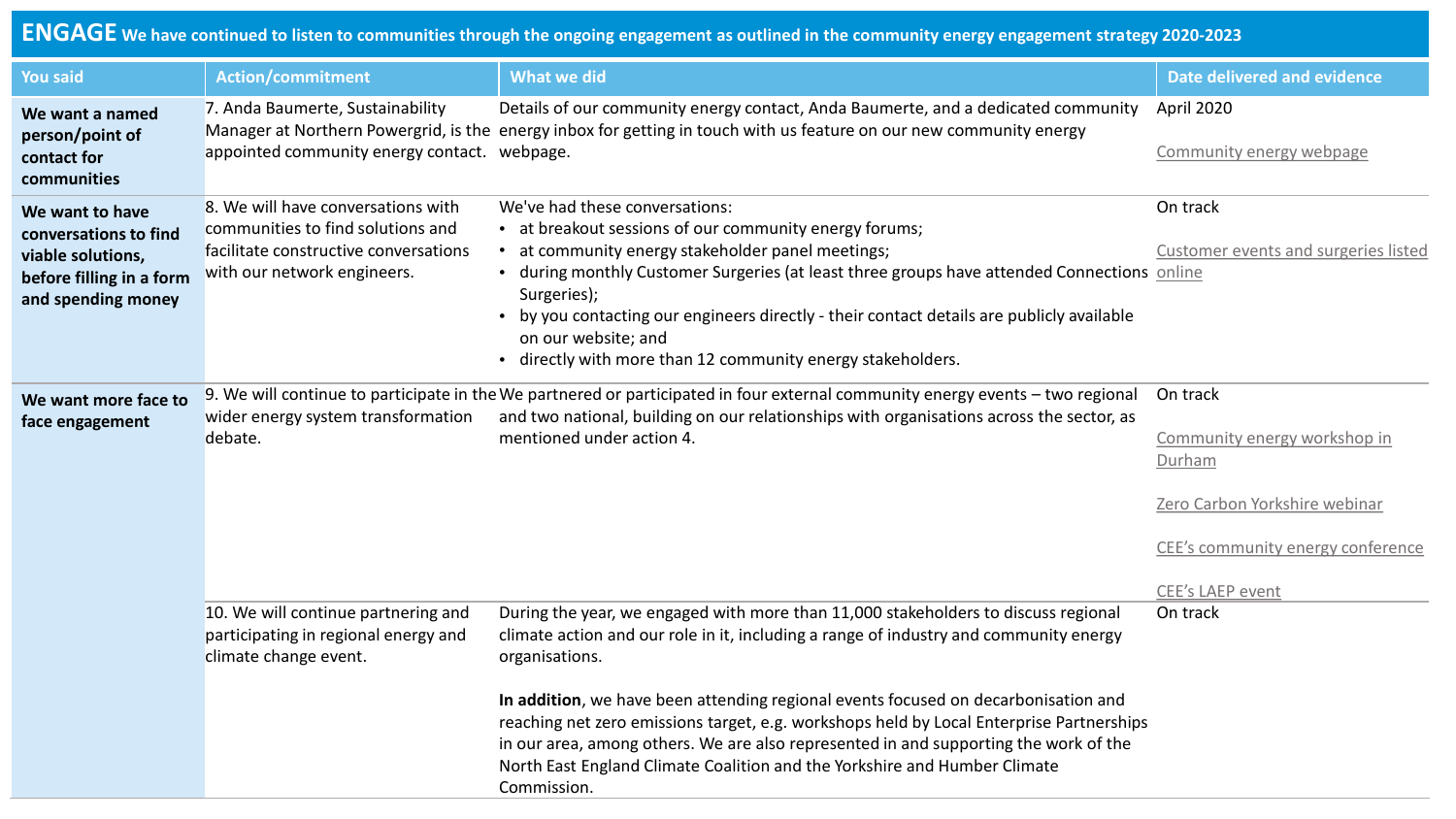| We want events<br>specifically designed<br>for us                                                                     | 11. Our community energy events will<br>be participatory and include plenty of<br>networking time and time for<br>communities to talk to us about their<br>specific projects and ideas. These<br>events will focus on subjects that<br>matter to communities and we will<br>invite feedback face to face. | We held three online community energy forums in 2020, attended by 167 community<br>energy representatives, tailored for participants at all stages of the community energy<br>journey.<br>We have developed and committed to an engagement programme and will continue to<br>hold at least two events per year, shaped by feedback from community energy<br>participants.<br>In addition, we are holding two training sessions for community energy groups in 2021. | 2020<br>Event pages on Regen's website              |
|-----------------------------------------------------------------------------------------------------------------------|-----------------------------------------------------------------------------------------------------------------------------------------------------------------------------------------------------------------------------------------------------------------------------------------------------------|---------------------------------------------------------------------------------------------------------------------------------------------------------------------------------------------------------------------------------------------------------------------------------------------------------------------------------------------------------------------------------------------------------------------------------------------------------------------|-----------------------------------------------------|
| Everyone we sign up<br>to the PSR should<br>receive a welcome<br>pack, and you should<br>know we made the<br>referral | 12. We will make sure every new<br>person signed up to the Priority<br>Services Register (PSR) receives a link<br>to the online welcome pack, and look<br>into new systems that could identify<br>referral organisations.                                                                                 | We have ensured every new referral receives an online welcome pack.<br>We recently reviewed all of the communications we send out to customers and brought it Interactive welcome pack<br>in line with our repositioning of the PSR as our Priority Services Membership. Following<br>this, we sent out a revised digital copy of our welcome pack out to 700,000 customers.                                                                                        | March 2020<br>Printable version<br>More information |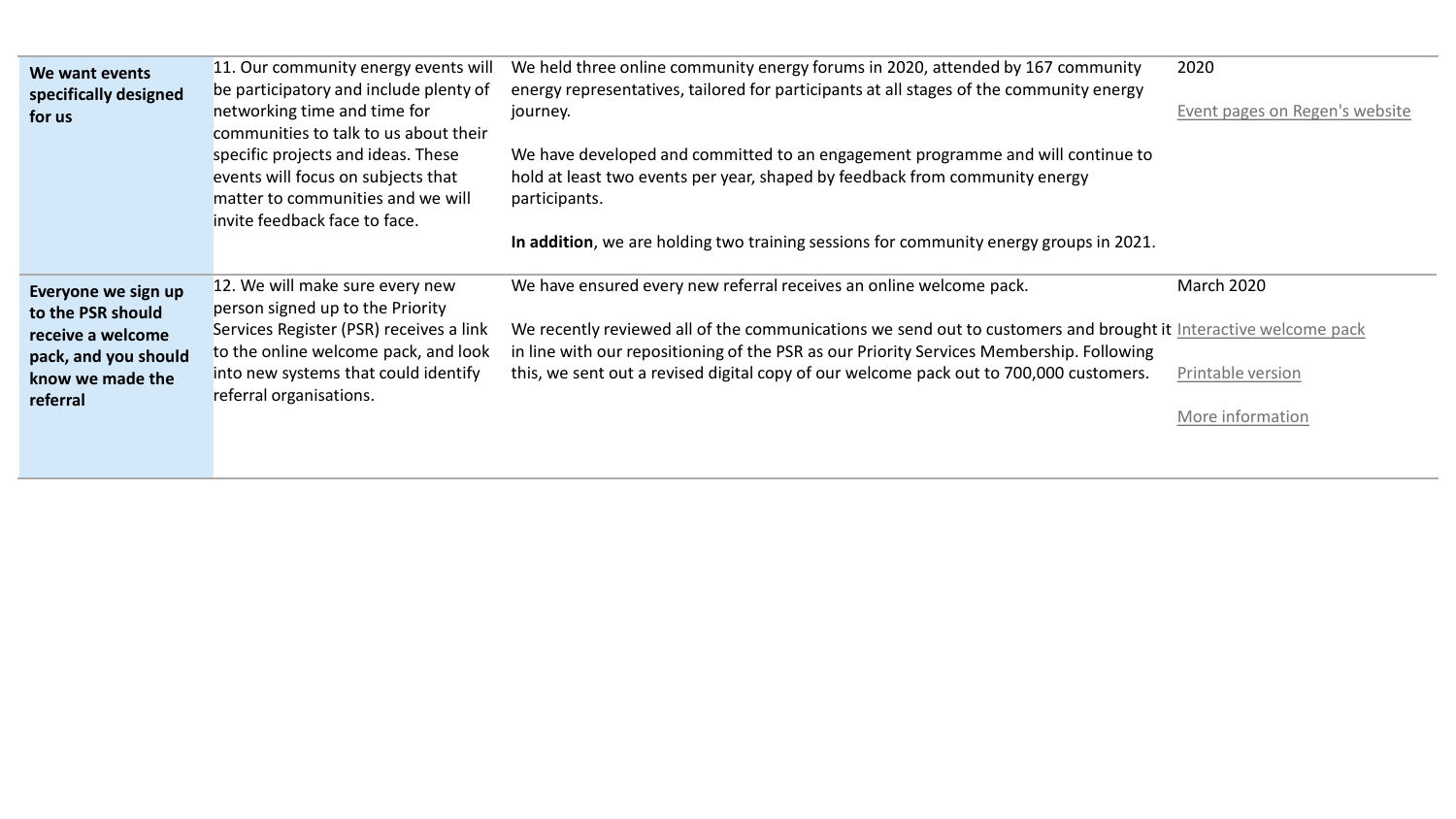**EMPOWER We want to empower and build the capacity of community energy organisations to participate in and contribute to our changing energy system, to make sure it is democratic and benefits those less able to engage as outlined in the community energy engagement strategy 2020-2023**

| <b>You said</b>                                                                       | <b>Action/commitment</b>                                                                                                                                                   | What we did                                                                                                                                                                                                                                                                                                                                                                                                                                                                                                                                                                                              | Date delivered and<br>evidence                            |
|---------------------------------------------------------------------------------------|----------------------------------------------------------------------------------------------------------------------------------------------------------------------------|----------------------------------------------------------------------------------------------------------------------------------------------------------------------------------------------------------------------------------------------------------------------------------------------------------------------------------------------------------------------------------------------------------------------------------------------------------------------------------------------------------------------------------------------------------------------------------------------------------|-----------------------------------------------------------|
| We need financial support for<br>community energy and energy<br>efficiency activities | will continue to deliver this.                                                                                                                                             | 13. We were the first DNO to have a Community energy projects are within the fund scope, and we further amended the<br>Community Partnering Fund and we wording to state it more clearly. The first round of the Community Partnering Fund was<br>re-directed to support our most vulnerable customers during the first lockdown, however<br>the second round in 2020 proceeded as planned. In the second round, seven projects<br>were supported with the total of £50,000.                                                                                                                             | December 2020<br><b>Community Partnering</b><br>Fund page |
|                                                                                       |                                                                                                                                                                            | In addition, further improvements in support are being considered for 2021.                                                                                                                                                                                                                                                                                                                                                                                                                                                                                                                              |                                                           |
| We need financial support for<br>fuel poverty outreach                                | fee to community and local energy<br>the PSR and report our decision to<br>communities via the newsletter.                                                                 | 14. We will consider paying a referral We have completed an internal review of this. We are continuing to consider this and<br>working out how we would be able to process this.<br>organisations who make referrals to In the meantime, we continue to provide support to our charity and voluntary organisation<br>partners in other ways.                                                                                                                                                                                                                                                             | December 2020                                             |
| We need resources for fuel<br>poverty outreach                                        | 15. We will continue improving<br>information and offering resources<br>such as fridge magnets to help<br>people know what to do in a power<br>cut and how to save energy. | We have considered this. Our digital Priority Services Membership welcome pack contains December 2020<br>information about what to do at a time of power cut as well as advice about energy<br>efficiency. We have been investing in our services and in information and outreach<br>campaigns and proactively seek to identify priority services customers.<br>We have also been sharing additional branded resources when we are on site with<br>customer service vehicles, attending areas experiencing power cuts or public information<br>events e.g. for larger investment schemes in local areas. |                                                           |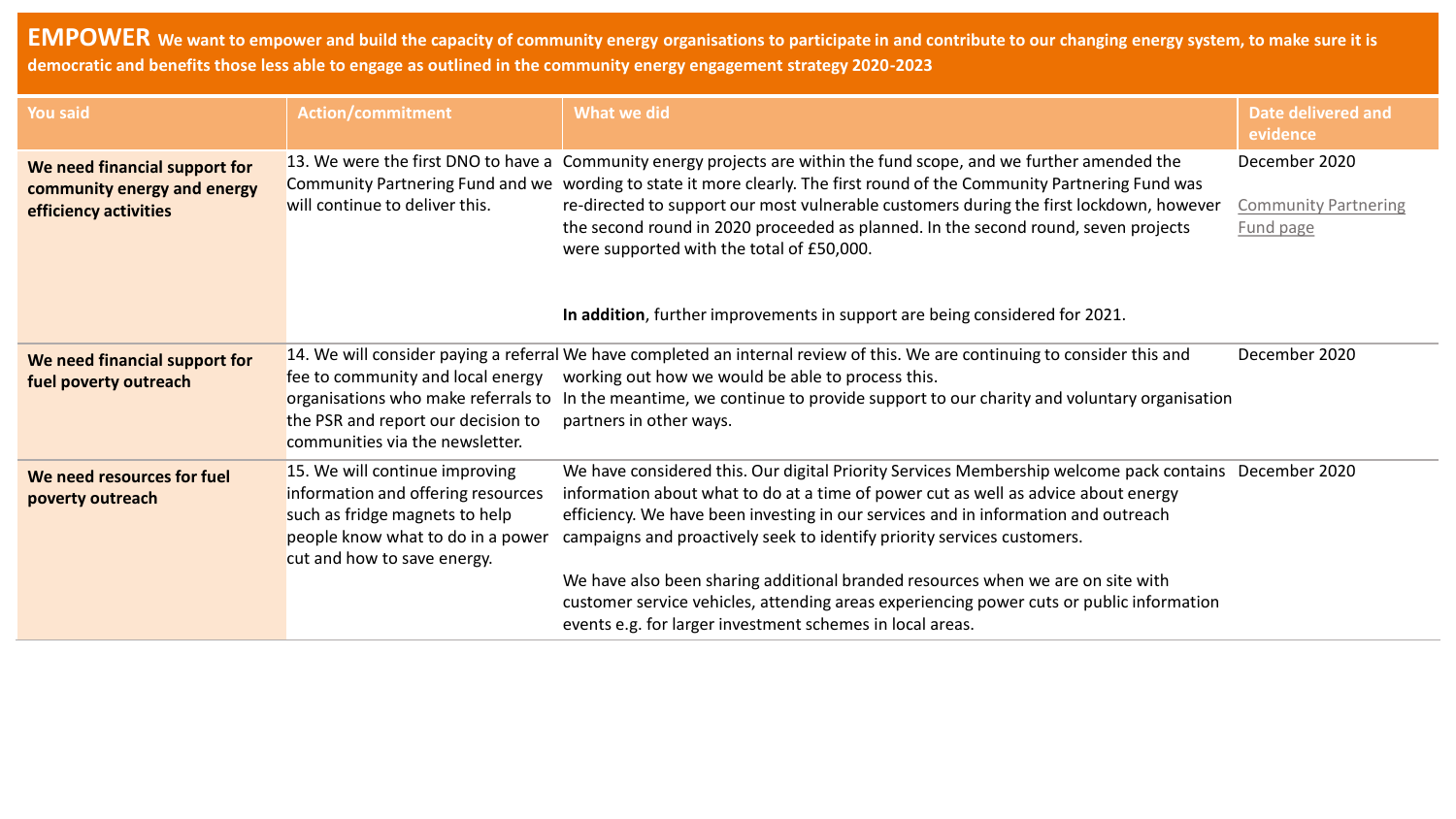| We need technical support                                                   | 16. We are committed to explaining<br>in plain English. We will explore how<br>we can offer more technical support<br>and resources to community energy<br>organisations. | We encourage colleagues to use their volunteering day in skills-based<br>technical information to communities opportunities across the region and ensure that we have a wide range of<br>opportunities represented on our volunteering portal.<br>Our engineers continue to provide technical support by having conversations<br>with community energy organisations as part of their job. They have also joined<br>the engagement sessions in our community energy forums.                                                                      | December 2020                                                                           |
|-----------------------------------------------------------------------------|---------------------------------------------------------------------------------------------------------------------------------------------------------------------------|--------------------------------------------------------------------------------------------------------------------------------------------------------------------------------------------------------------------------------------------------------------------------------------------------------------------------------------------------------------------------------------------------------------------------------------------------------------------------------------------------------------------------------------------------|-----------------------------------------------------------------------------------------|
| We would like training on how<br>the network and our energy<br>system works | 17. We will endeavour to upskill and<br>build the capacity of community<br>energy organisations.                                                                          | We've used our events, forums and meetings to deliver targeted training for<br>communities, supplemented by resources on our website. Three forums and<br>three community energy stakeholder panel sessions were delivered in 2020.                                                                                                                                                                                                                                                                                                              | December 2020<br><b>Heat and Energy Efficiency forum</b>                                |
|                                                                             |                                                                                                                                                                           | In addition, two technical training sessions are being delivered in 2021.                                                                                                                                                                                                                                                                                                                                                                                                                                                                        | Community Energy and a Green<br>Recovery forum                                          |
| <b>Support us with energy</b><br>efficiency activities to reduce<br>demand  | 18. We will explore this theme with<br>communities at our events during<br>2020 and collectively decide<br>appropriate action.                                            | We held an event on heat and energy efficiency on 29 September 2020 and we<br>have continued to work with Green Doctor and Green Dragon. We will continue<br>to explore these topics in 2021.<br>In addition to our two community energy forums per year, we are planning<br>more targeted training and support around energy efficiency.                                                                                                                                                                                                        | Net Zero Community Energy Webinar<br>September 2020<br>Heat and Energy Efficiency forum |
| We need financial support to get<br>new network connection                  | 19. We will communicate the<br>evidence we have received from<br>communities as part of this research<br>to Ofgem and BEIS.                                               | Specific feedback on connections cost impact and interest in local supply shared December 2020<br>during CEE and Ofgem event on 28 Jan 2021. We have summarised the feedback<br>received from community energy groups to the UK Parliament's Environmental Community Energy England and<br>Audit Committee and BEIS, as outlined in action 25.<br>In addition, our Regional CE study, our CE Page, and the need for additional<br>support for community energy have been shared in external events (regional or<br>national), where appropriate. | <b>Ofgem Information Sharing Event</b>                                                  |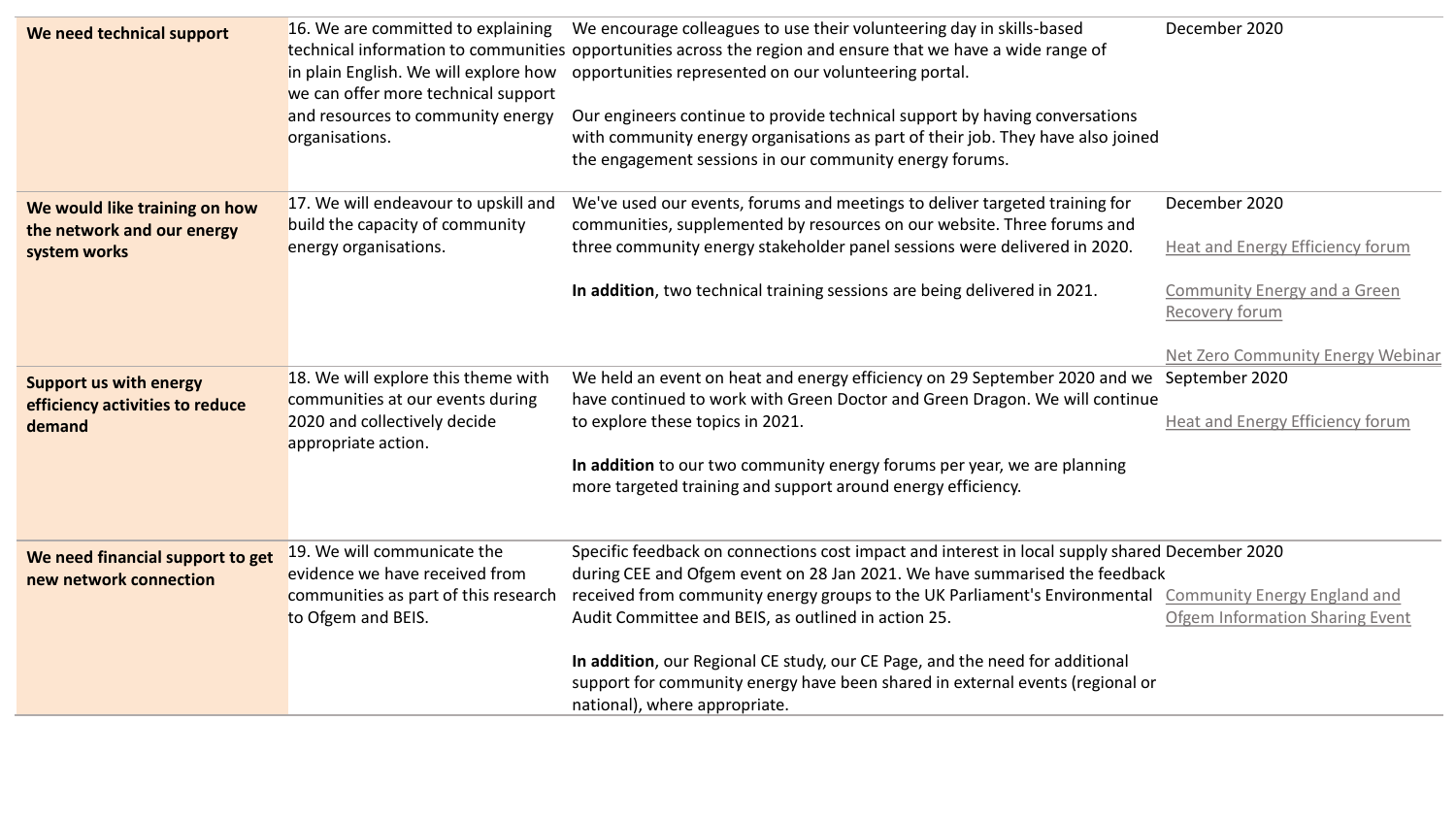| We need technical support to<br>get new network connections                                                    | 20. We will have conversations with<br>communities to find solutions and<br>facilitate constructive conversations<br>with our network engineers.                                                                                                                                           | Community energy groups have attended at least three connections surgeries during 2020 On track<br>and have had around 40 informal conversations with Northern Powergrid colleagues. At<br>least three groups have applied for a connection.<br>In addition, we have developed and published a community energy factsheet outlining<br>connections-related FAQs.                                                                                                                                                                                                                                                                                                                                            | Community energy<br>factsheet                                                        |
|----------------------------------------------------------------------------------------------------------------|--------------------------------------------------------------------------------------------------------------------------------------------------------------------------------------------------------------------------------------------------------------------------------------------|-------------------------------------------------------------------------------------------------------------------------------------------------------------------------------------------------------------------------------------------------------------------------------------------------------------------------------------------------------------------------------------------------------------------------------------------------------------------------------------------------------------------------------------------------------------------------------------------------------------------------------------------------------------------------------------------------------------|--------------------------------------------------------------------------------------|
|                                                                                                                | 21. We have developed a visual map<br>of our network in a desktop app<br>which includes a design tool, useful<br>for EV installation and as a low<br>voltage design tool. Designed for<br>connections, it can help in the pre<br>planning and project design stage.                        | Our award-winning AutoDesign tool is a free to use, self-service tool which reflects the<br>low-voltage network capacity (green, amber, red) and designs a new connection in<br>minutes. It also gives an indicative low voltage connection cost estimate for a new<br>connection. Run-through of this tool has been included in community energy forums.                                                                                                                                                                                                                                                                                                                                                   | November 2020<br>Link to AutoDesign tool on<br>community energy<br>webpage           |
| We'd like more community<br>energy innovation projects that<br>help us develop new business<br>models at scale | to communities with innovative<br>before.                                                                                                                                                                                                                                                  | 22. We will continue to offer support We have one community energy innovation project - Boston Spa Energy Efficiency Trial<br>(BEET) - in progress. We held an innovation festival, where we shared information about<br>project ideas that haven't been done this project, among other innovation trials we are running. Groups with new innovative<br>ideas can contact us by using the community energy inbox to discuss these on an ongoing<br>basis.                                                                                                                                                                                                                                                   | On track<br><b>Boston Spa Energy</b><br><b>Efficiency Trial</b>                      |
| Support us long term to address<br>climate change                                                              | 23. We have funded Energy Heroes<br>climate change education<br>programme for many years and will<br>continue to, we will also engage<br>more with this programme offering<br>professional development support<br>and volunteer resource via corporate<br>social responsibility resources. | We have continued to fund the Energy Heroes programme in 2020 and have also<br>committed to funding it in 2021 and 2022. 4,500 children have been involved, with<br>calculated energy savings of 24,000 MWh and calculated carbon savings of 6,700 tCO <sub>2</sub> e.<br>In addition, we have continued to deliver our Community Partnering Fund.                                                                                                                                                                                                                                                                                                                                                          | 2021<br><b>Energy Heroes information</b>                                             |
|                                                                                                                | 24. We will consider integrating a<br>social and environmental weighting<br>when procuring flexibility services.                                                                                                                                                                           | The market for customer-led flexibility is developing in our region and as of 2020 we had<br>not procured any flexibility. We continue to work to identify the best approach to<br>customer-led flexibility through expressions of interest and engagement with potential<br>flexibility providers. We are working with the industry via the Energy Networks Association flexibility service providers<br>to develop a common and transparent approach for all DNOs making decisions on<br>flexibility procurement, including an associated cost-benefit assessment tool to address<br>feedback from stakeholders that it should go further in the areas of carbon assessment<br>and optionality valuation. | On track<br>Search launched for<br>Environment report page<br>20<br>More information |